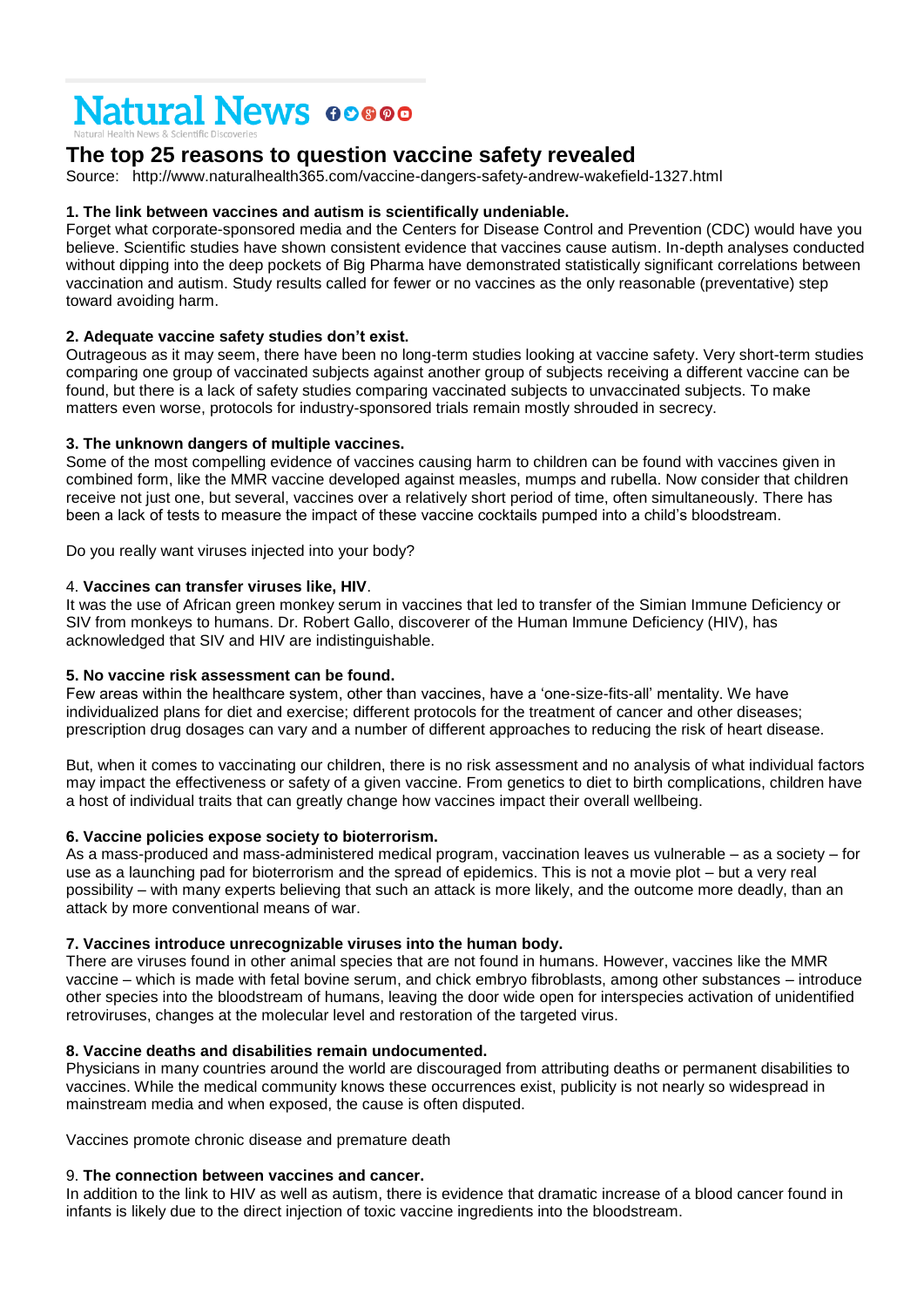#### **10. There is no such thing as a 'natural' vaccine.**

Seek out certified organic fruits and vegetables, wear natural fibers and opt for home remedies to combat the common cold, but you simply cannot choose a less harmful, natural, or organic vaccine. There is nothing natural about putting heavy metals, chemical preservatives, manipulated animal and human tissues plus other foreign substances into the human body.

Are you looking to boost immune function and REVERSE disease symptoms naturally? Subscribe to the 'INNER CIRCLE', a monthly subscription to over 275 audio/video programs featuring integrative medical experts talking about detoxification, cancer therapies, non-toxic heart disease protocols plus much more. [Simply click this](http://www.naturalnews.com/NaturalNewsInnerCircle.html#sthash.rNBKxkHm.dpuf) link **and subscribe today.**

# **11. Vaccines threaten healthy immune function.**

Vaccines are designed to stimulate blood-related immunity response only. But immunologists have acknowledged that by doing so, vaccines disrupt the remainder of the body's natural immune system – leading to an imbalance that has resulted in an alarming increase in autoimmune disorders and disease.

#### **12. Infants are extremely vulnerable to vaccine injuries.**

Children are known to suffer less than 2 percent of the vaccine preventable diseases, yet 98 percent of vaccines target them. Many vaccine pioneers understood the dangers posed by vaccinating young children and did not advocate mass immunization programs. There simply is no scientific basis for vaccinating infants.

#### **13. Vaccines suppress a natural immune response.**

Many doctors who question mass vaccination programs suggest that childhood diseases allow the human body to exercise and develop its immune system. By injecting these viruses, the immune system is robbed of this opportunity to acquire (and respond) to infections naturally. The result can be seen in the epidemic of autoimmune disorders – including diabetes and arthritis – seen in adults today.

#### **14. Babies have a low tolerance for deadly toxins.**

Much attention is given to ensuring new mothers understand the benefits of breastfeeding for at least the first six months of a baby's life. In fact, under normal conditions, it's highly beneficial to limit an infant's diet to mother's milk (only) because a baby's delicate system cannot tolerate anything else.

Yet, in contrast to this sound advice, and against all scientific evidence, infants are injected with 36 extremely toxic vaccine shots, including boosters – while vaccine proponents in the medical community assure parents all is well.

# **15. What is the point of 'vaccine bullying'?**

Vaccinating infants is an extremely profitable venture for the pharmaceutical industry as well as obedient physicians. Profits have been placed above the welfare of your children – which has resulted in bullying parents to obey vaccine orders; development of a uniformly adopted vaccination schedule and the insistence of public schools that children be fully vaccinated.

Bottom line, it isn't about your child's health. It is all about money and control.

# **16. Vaccine manufacturers have no accountability for their products.**

It is little wonder that approximately \$3.5 billion has accumulated in the National Vaccine Injury Compensation Program in the United States since suing pharmaceutical companies over cases involving autism is no longer allowed. As lawsuits began mounting, three studies were chosen to represent all autistic-related suits and the Vaccine Compensation Program's own appointed judges ruled that vaccines were not the cause of autism in these three cases.

Of course, this makes it very difficult for parents to 'prove' – in this kangaroo court – that any vaccine may have caused an injury to their child. This leaves most parents to deal with the financial (and emotional) burden of vaccine injured children – without any legal options.

# **17. Government agencies are covering up vaccine safety concerns.**

A whistleblower at the Centers for Disease Control (CDC) recently confirmed what parents of autistic children have long suspected: that there is scientific evidence linking the MMR vaccine and the rise of autism in children. To make matters worse, the CDC continues to cover up the study results showing that African American boys, in particular, are at high risk.

# **18. Can small babies really handle the toxic burden?**

The impact of vaccines on the human immune system is not only an issue for later in life. The explosion in the number of reported cases of autism, along with childhood asthma, eczema and other immune diseases found in youth is out of control. All of these health issues are reaching a 'crisis-level' with the increase in childhood vaccines the common thread and almost certainly a contributing factor.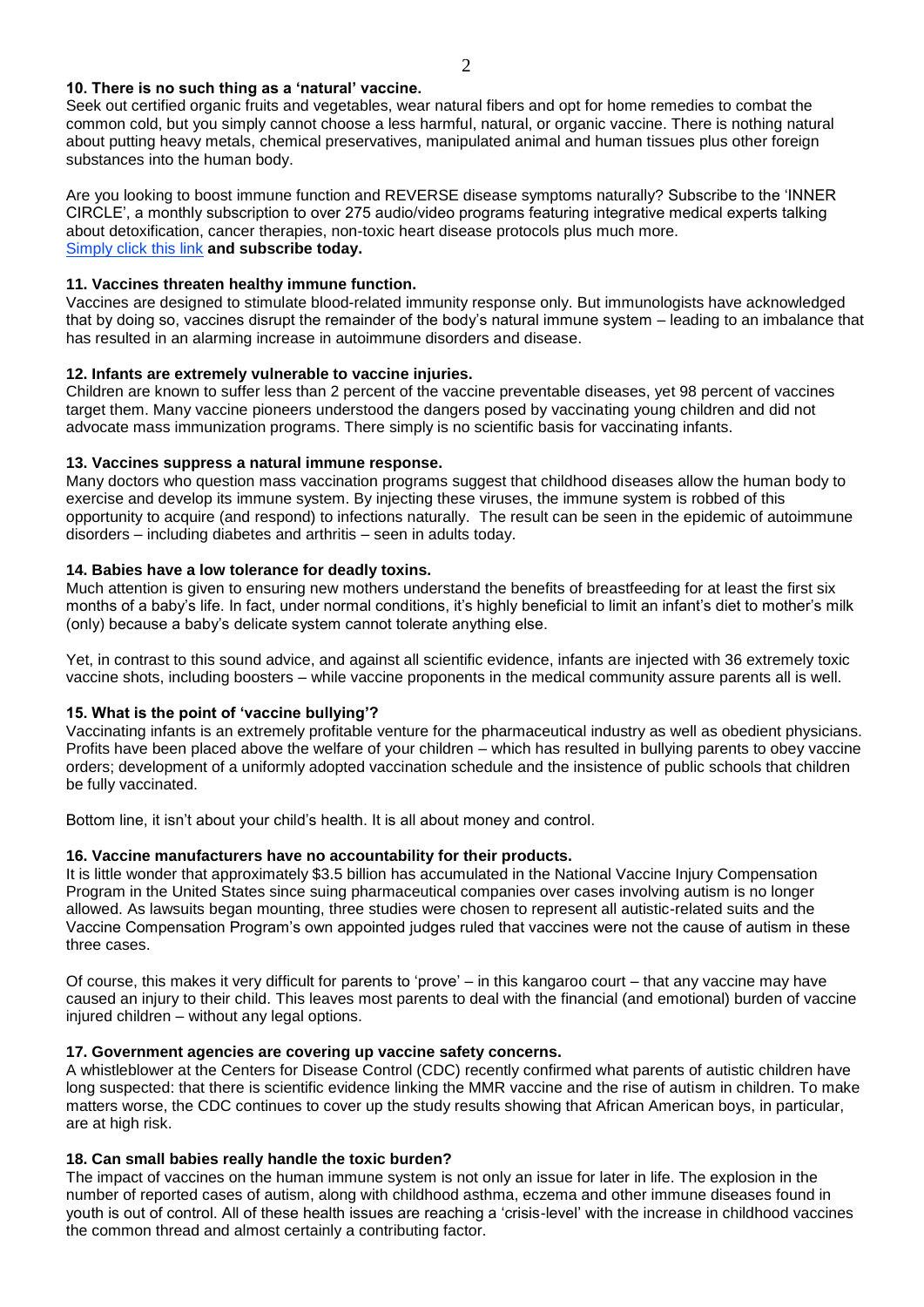Why would we expect that infants can tolerate toxic vaccines – especially when you consider that their immune system hasn't fully developed yet?

#### **19. Some vaccines still have mercury – a neurotoxic agent.**

Although the federal government ordered all vaccine manufacturers to remove mercury from their products in 1999, mercury still remains a part of many vaccines around the globe and vaccines with mercury were never recalled. In fact, it's estimated that children were still being immunized with these vaccines as late as 2006.

Even so-called 'mercury-free' vaccines still contain from 0.05 mcg to 0.1 mcg of deadly mercury. Since mercury tends to accumulate in the body, this still holds a threat for vaccinated infants who will continue to be exposed to deadly mercury from other sources throughout their lives.

#### **20. Vaccines do NOT strengthen immune function.**

Vaccines build up only one line of defense in the immune system: the antibodies. But the rest of the immune system is lulled to sleep. Both, however, are needed for fully developed immunity.

Over time, immunity from vaccines begins to wane. Despite being wrongfully blamed on non-vaccinated children, science tells us that occurrences like the recent measles outbreak are much more likely due to immunity that has weakened in vaccinated children or the vaccine itself.

Multiple vaccine toxins increase the danger to your health

Learn how to boost immune function naturally, detoxify the body and reduce the risk of infectious diseases.

#### **21. The danger of multiple vaccines.**

There is evidence of autism and autism-like symptoms being more prevalent among children receiving the DPT and MMR vaccines – suggesting that multiple toxins, bacteria and viruses combined in a single injection could be a critical factor. As pharmaceutical companies continue to push the envelope with larger combinations of vaccines in single injections, the dangers will only increase.

#### **22. The toxicity of vaccine ingredients.**

Even in the latest vaccines, you will still often find traces of mercury. This mercury is second in toxicity only to the radioactive substance uranium. It is 1,000 times more toxic than lead, though every parent is cautioned against exposing young children to lead paint. Of course, vaccines also have aluminum, formaldehyde, foreign (allergycausing) proteins, and yeast extract (MSG) – to name a few. Does this sound good to you?

Mercury can damage the entire nervous system. According to researchers led by Dr Teresa Binstock, more than 200 autism symptoms completely mirror the symptoms of mercury poisoning. If you have any doubt about the danger of mercury in vaccines – look up the work of Dr. Russell Blaylock.

#### **23. Why is the CDC back-pedalling on its position about vaccines?**

Once insisting there was no link between vaccines and the rise in autism in children, the CDC has now been forced to change its story in light of damaging evidence it did not follow proper protocol on conducting its own studies and drawing conclusions regarding a link. The epidemic of autism is found in all countries that have allowed mass vaccinations of their children.

Do you still want to rely on the CDC for reassurances over the safety of vaccines?

#### **24. Why is the pharmaceutical industry so afraid of Dr. Andrew Wakefield?**

After publicizing his findings that showed vaccine strain measles virus in the tissue, cerebro-spinal fluid, blood and guts of autistic children, Dr. Andrew Wakefield, an established gastroenterologist in the UK, was disgraced and refuted by the UK government – which had introduced the vaccine. Dr.Wakefield has been persecuted for simply doing his job as a public health scientist.

Without any sound medical or scientific proof of wrongdoing, his license was pulled and his case study removed from further public scrutiny. This was all done despite several scientific reports – which confirmed his findings. I guess big pharma will stop at nothing to protect its profits.

#### **25. Let's not forget about the dangers of aluminum in vaccines.**

It's widely known that vaccines contain highly toxic substances, in addition to cancer-causing agents, toxic chemicals, genetically modified viruses and a host of other contaminants. Despite most of the media attention focusing on mercury, there are additional vaccine dangers.